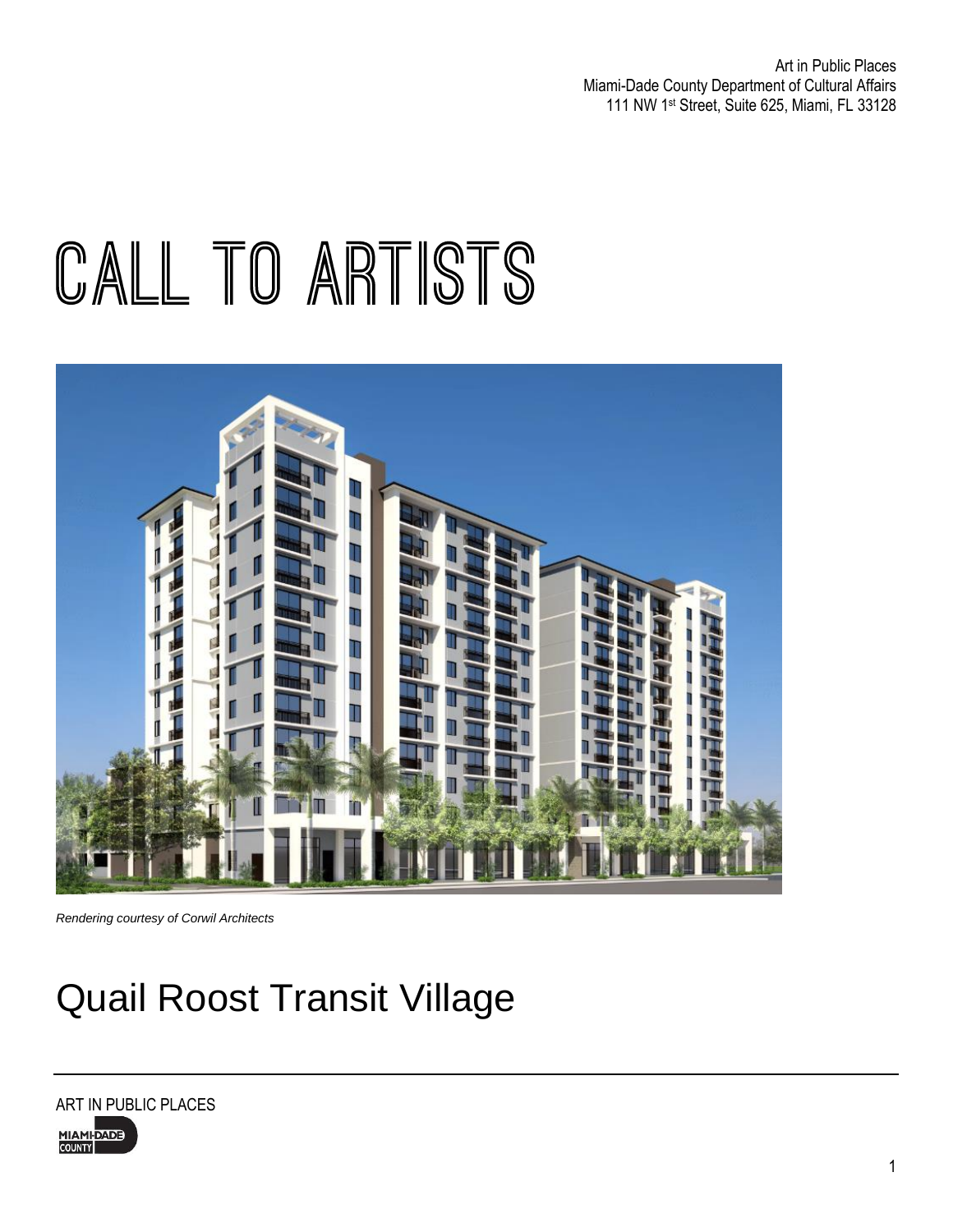### **Brief**

### **Project Name**

Quail Roost Transit Village – Phase I

### **Introduction**

Miami-Dade County Department of Cultural Affairs through its Art in Public Places Program, Miami-Dade County Department of Public Housing and Community Development with partners Atlantic Pacific and Corwil Architects request qualifications from professional artists and/or artist teams to commission artworks for the new Quail Roost Transit Village The selected artists will design unique artworks that will contribute to the identity of these facilities and engage visitors and passers-by in unexpected and delightful ways.

### **Owner**

Miami-Dade County Department of Cultural Affairs, the Department of Public Housing and Community Development, and the Department of Transportation and Public Works

### **Location**

10235 SW 186th Street, Cutler Bay, FL

### **Total Project Budget**

\$400,000 (Phase I)

### **Eligibility**

Open to professional visual artists or artist-led teams based in South Florida. Eligible artists create artwork on a regular basis for a duration of time in South Florida.

### **How to Apply**

Deadline: Friday June 24, 2022 11:59PM

10 images of completed work CV Brief statement

#### **Submit at**

https://miamidadepublicart.org/#artists-calls

ART IN PUBLIC PLACES MIAMI-DADE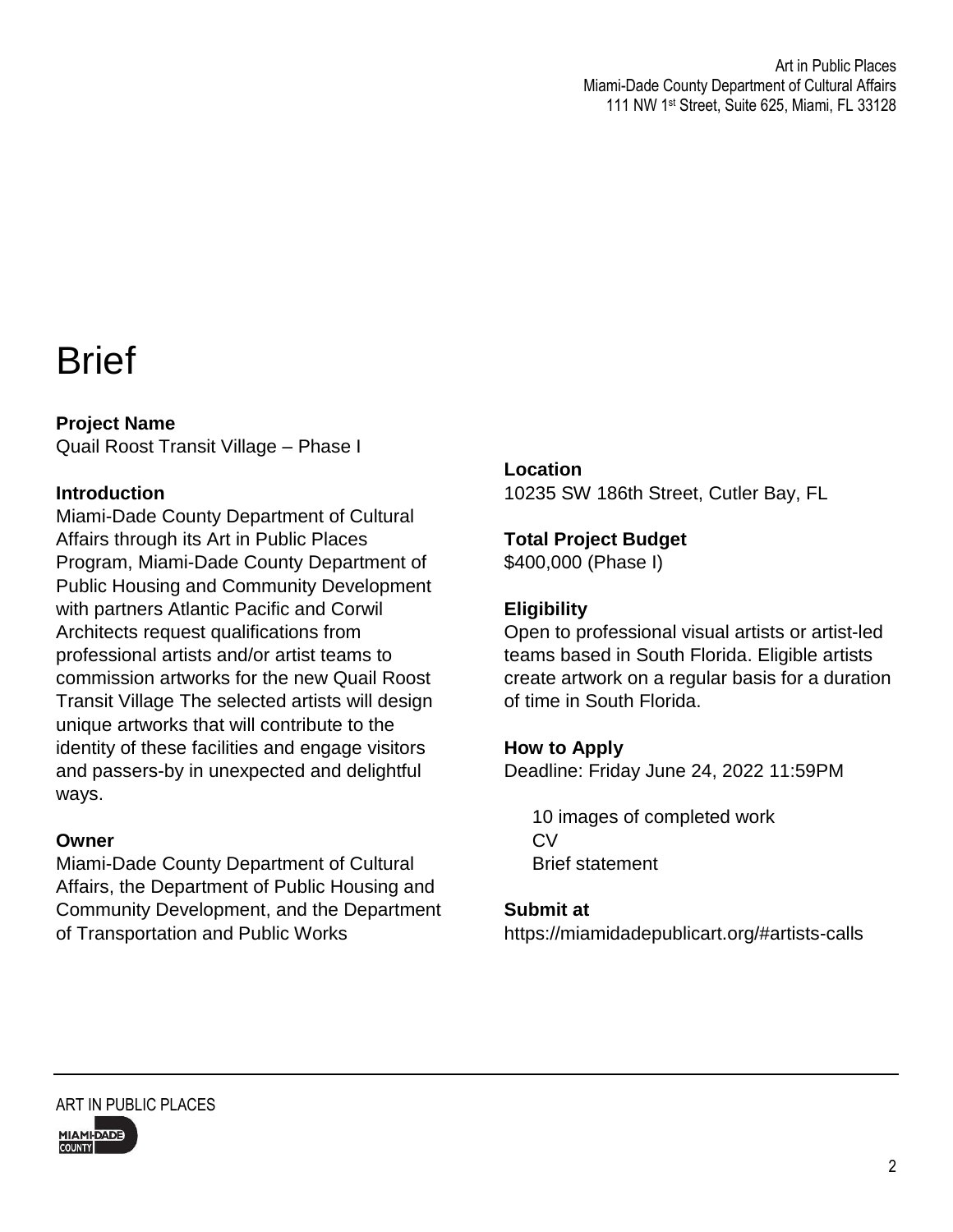## Detailed Description

The Quail Roost Transit Village development is located along the South Dade Transitway Corridor between Quail Roost Drive and Eureka Drive in the West Perrine area located in District 9. The facility has a countywide impact because it provides for at least 500 housing units, including 450 affordable units and provides a structured parking garage and parking spaces for exclusive use by transit park and ride users.

This Call to Artists incorporates the first phase of the development but may take into consideration elements that effect the larger master plan. Future phases are planned to have approximately 30,000 square-feet of neighborhood-oriented retail and restaurant amenities. Construction is expected to begin in the third quarter of 2022.

### Opportunities for Public Art



Applications to exterior of parking garage facades

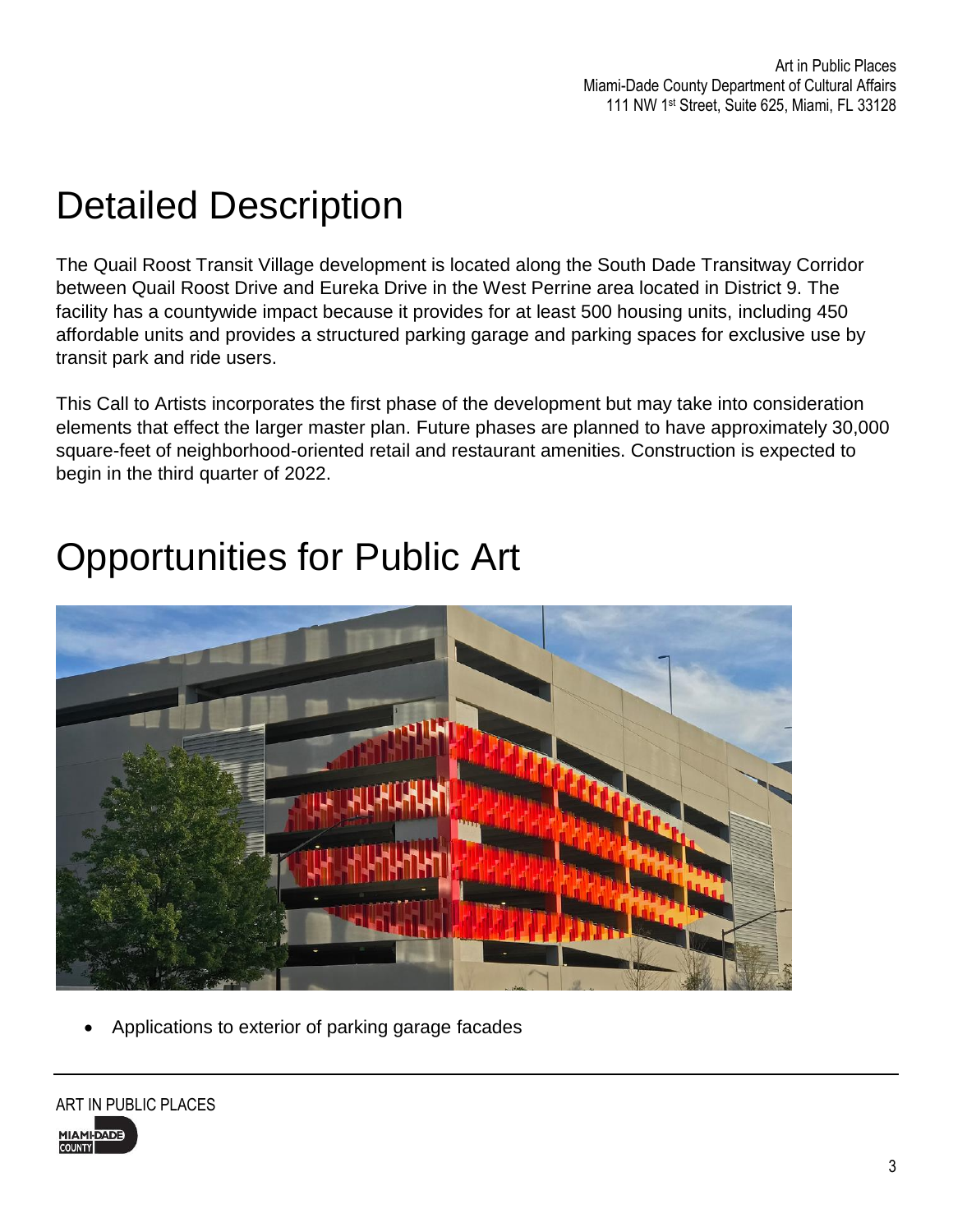

Opportunities to create integrated works of art include but are not limited to:

- Applications to or elements alongside or covered walkway from garage to bus stop and "kiss and ride" area.
- Stand-alone sculpture for green spaces between the residential building and the garage.
- Campus-wide approach to hardscape of new walkway through interior courtyard and other areas.

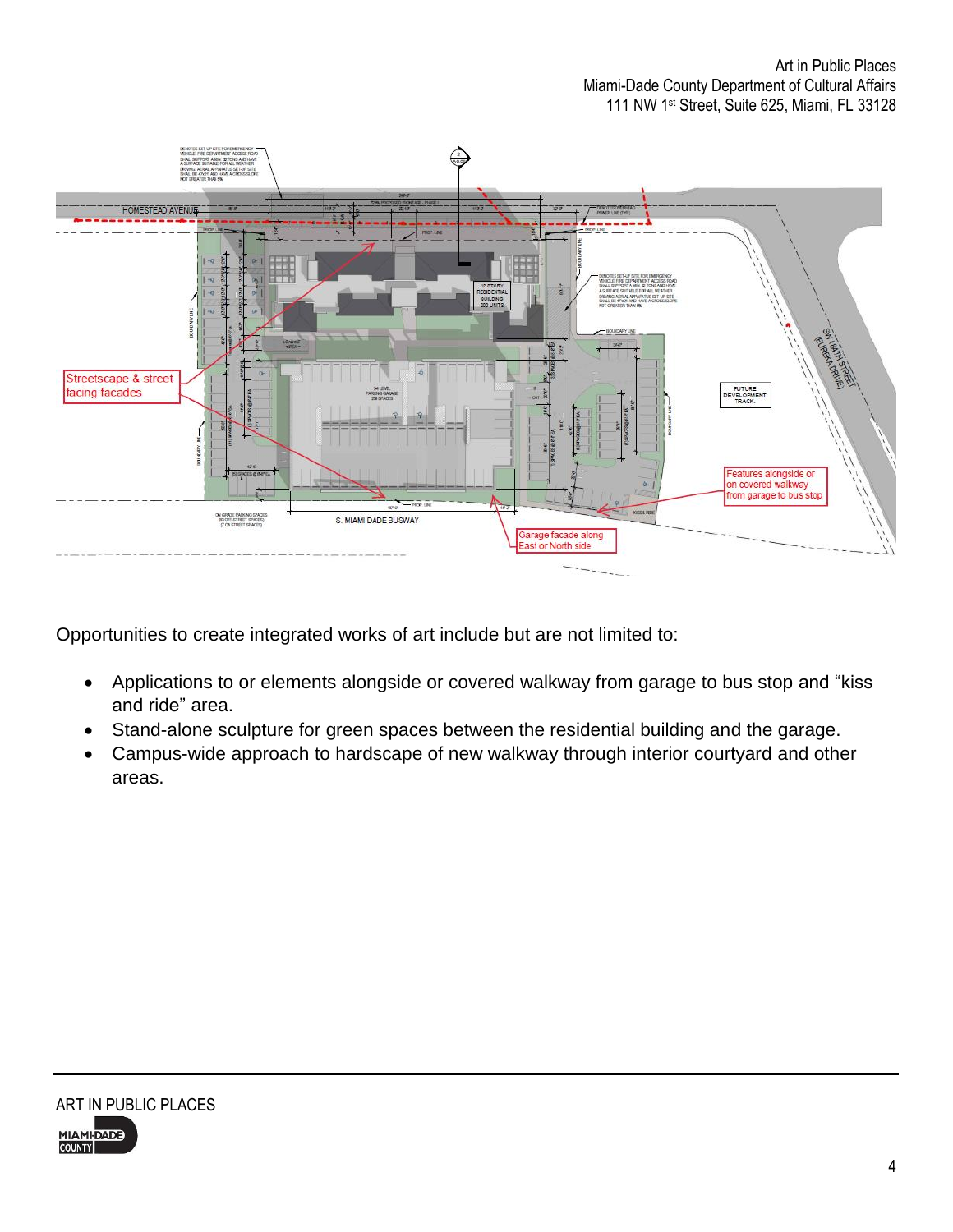## Estimated Project Timeline

| <b>Estimated Project Schedule</b>                                                            | <b>Quail Roost Transit Village</b> |
|----------------------------------------------------------------------------------------------|------------------------------------|
| <b>Architect Review Call to</b><br><b>Artists</b>                                            | Spring 2022                        |
| <b>Call to Artists Released &amp;</b><br><b>Promoted</b>                                     | Early May 2022                     |
| <b>Application Deadline</b>                                                                  | Friday June 24, 2022, 11:59PM      |
| <b>Initial PAC: Short List</b><br><b>Created</b>                                             | June 28-30, 2022                   |
| <b>Trust: Approval of Short List</b><br>and Proposal Contracts                               | July 12, 2022                      |
| <b>Artist Orientation</b>                                                                    | July 19, 2022                      |
| <b>Artist Concept Consultation</b>                                                           | July 25 - 29, 2022                 |
| <b>Artist Draft Proposals Due &amp;</b><br><b>Feedback Meeting</b>                           | August 15-19, 2022                 |
| <b>PAC: Short List Artist</b><br><b>Presentations and Finalists</b><br><b>Recommendation</b> | August 29 - 31, 2022               |
| <b>Trust: Approval of Finalist</b><br><b>Recommendation</b>                                  | September 13, 2022                 |
| <b>Estimated Completion</b>                                                                  | Winter 2023                        |

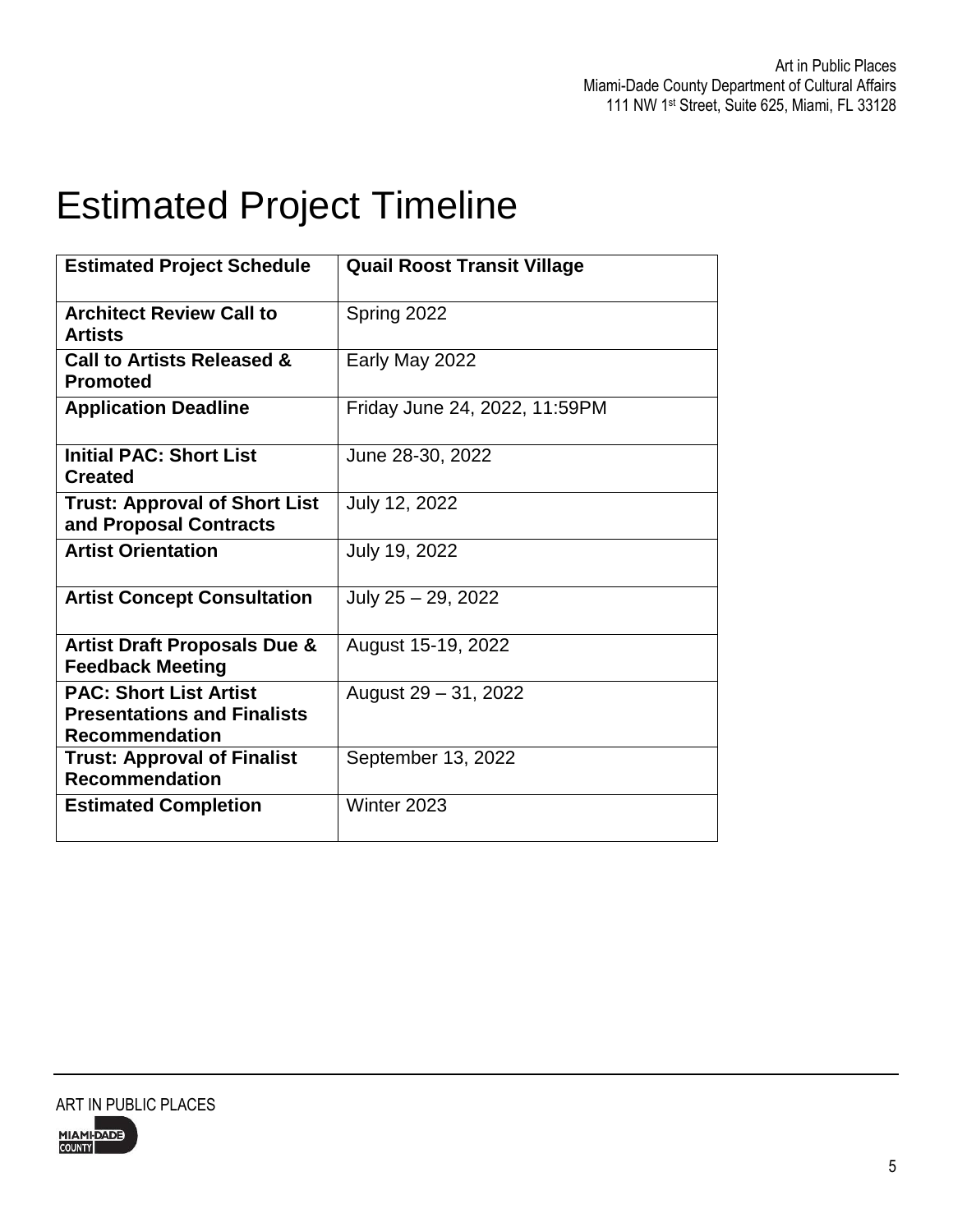# Process

Artist qualifications will be reviewed by Art in Public Places' Professional Advisory Committee (PAC), a panel composed of professionals in the field of art, public art, architecture, art education, art history, or architectural history appointed by the Art in Public Places Trust. It is anticipated that a threemember group drawn from the PAC will identify a shortlist who will be paid an honorarium to develop specific proposals. Shortlisted artists will have the opportunity to access architectural plans etc., engage in an artist orientation and site visit to meet the key stakeholders, and further develop their proposals. A three-member group will be drawn from the PAC to review artists' proposals and make recommendations to the Art in Public Places Trust to create public art commissions. Further information regarding the process of Art in Public Places can be found at [http://www.miamidadepublicart.org/.](http://www.miamidadepublicart.org/) For direct questions, please contact Amanda Sanfilippo Long, Curator & Artist Manger: [amandas@miamidade.gov](mailto:amandas@miamidade.gov) / 305-375-5436.

### About the Partners

### **ART IN PUBLIC PLACES, DEPARTMENT OF CULTURAL AFFAIRS MIAMI-DADE COUNTY**

Art in Public Places is a program of the Miami-Dade County Department of Cultural Affairs responsible for the commission and purchase of artworks by contemporary artists in all media. One of the first public art programs in the country, Miami-Dade Art in Public Places was established in 1973 with the passage of an ordinance allocating 1.5% of construction cost of new county buildings for the purchase or commission of artworks, educational programs and collection maintenance. The Art Trust Fund is administered by a County Commission-appointed citizens' board, the Art in Public Places Trust, in consultation with its Professional Advisory Committee. For more information about the Art in Public Places Program and the Miami-Dade Department of Cultural Affairs, please visit www.miamidadepublicart.org and www.miamidadearts.org

The Miami-Dade County Department of Cultural Affairs and the Cultural Affairs Council develop cultural excellence, diversity, access and participation throughout Miami-Dade County by strategically creating and promoting equitable opportunities for artists and cultural organizations, and our residents and visitors who are their audiences. Through staff, board and programmatic resources, the Department, the Council and the Trust promote, coordinate and support Miami-Dade County's more than 1,000 not-for-profit cultural organizations as well as thousands of resident artists through grants,



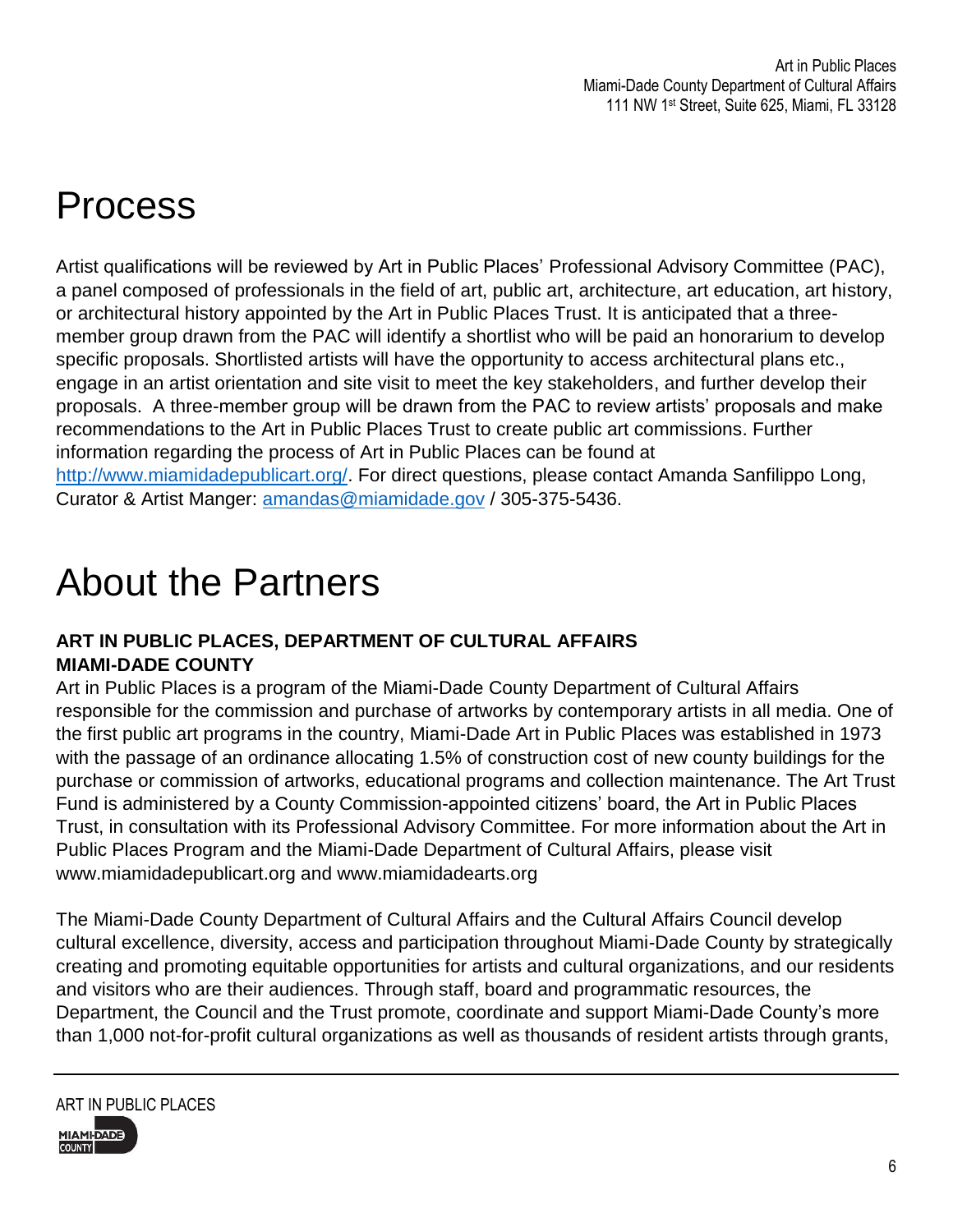technical assistance, public information and interactive community planning. The Department directs the Art in Public Places program and serves its board, the Art in Public Places Trust, commissioning, curating, maintaining and promoting the County's art collection. The Department receives funding through the Miami-Dade County Mayor and Board of County Commissioners, The Children's Trust, the National Endowment for the Arts, the State of Florida through the Florida Department of State, Florida Division of Arts and Culture and the Florida Council on Arts and Culture, the John S. and James L. Knight Foundation, the Peacock Foundation, Inc. and The Jorge M. Pérez Family Foundation at The Miami Foundation. Other support and services are provided by TicketWeb for the Culture Shock Miami program, the Greater Miami Convention and Visitors Bureau, the South Florida Cultural Consortium and the Tourist Development Council.

### **MIAMI-DADE DEPARTMENT OF PUBLIC HOUSING & COMMUNITY DEVELOPMENT**

We administer federal subsidies that support almost 10,000 units of public and other assisted housing. We also work with builders, developers, lenders and private housing providers to expand affordable housing opportunities in Miami-Dade County. We support self-sufficiency and offer resources for current and aspiring homeowners. As the sixth largest housing agency in the nation and undoubtedly one of the most complex and comprehensive public housing agencies, we are responsible for housing more than 30,000 residents, provides for Section 8 subsidized payments for 16,000 families and administers an array of specialized housing opportunities for special populations and the homeless. We also administer federal funding programs including the Community Development Block Grant (CDBG), the HOME Investment Partnership (HOME) Grant, the Emergency Shelter Grant (ESG), and the Neighborhood Stabilization Grant programs, designed to develop viable urban communities by providing decent housing and a suitable living environment and by expanding economic opportunities, principally for low and moderate-income households. We are primarily responsible for developing affordable housing, to include the oversight of the Documentary Stamp Surtax (Surtax) and State Housing Initiatives Partnership (SHIP) funds for affordable housing development. As part of the Economic Development strategic area, the primary goal of the department is to extend and strengthen partnerships among all levels of government and the private sector, including for-profit and not-for-profit organizations. Our programs are administered primarily through sub-grantee community-based organizations (CBOs) and various County departments.

### **MIAMI-DADE COUNTY DEPARTMENT OF TRANSPORTATION AND PUBLIC WORKS**

The Department of Transportation and Public Works (DTPW) has been created to improve the sustainability of our transportation networks as part of a wider goal of creating more vibrant, livable, sustainable cities and improving the quality of life for our residents. Embracing the concept of